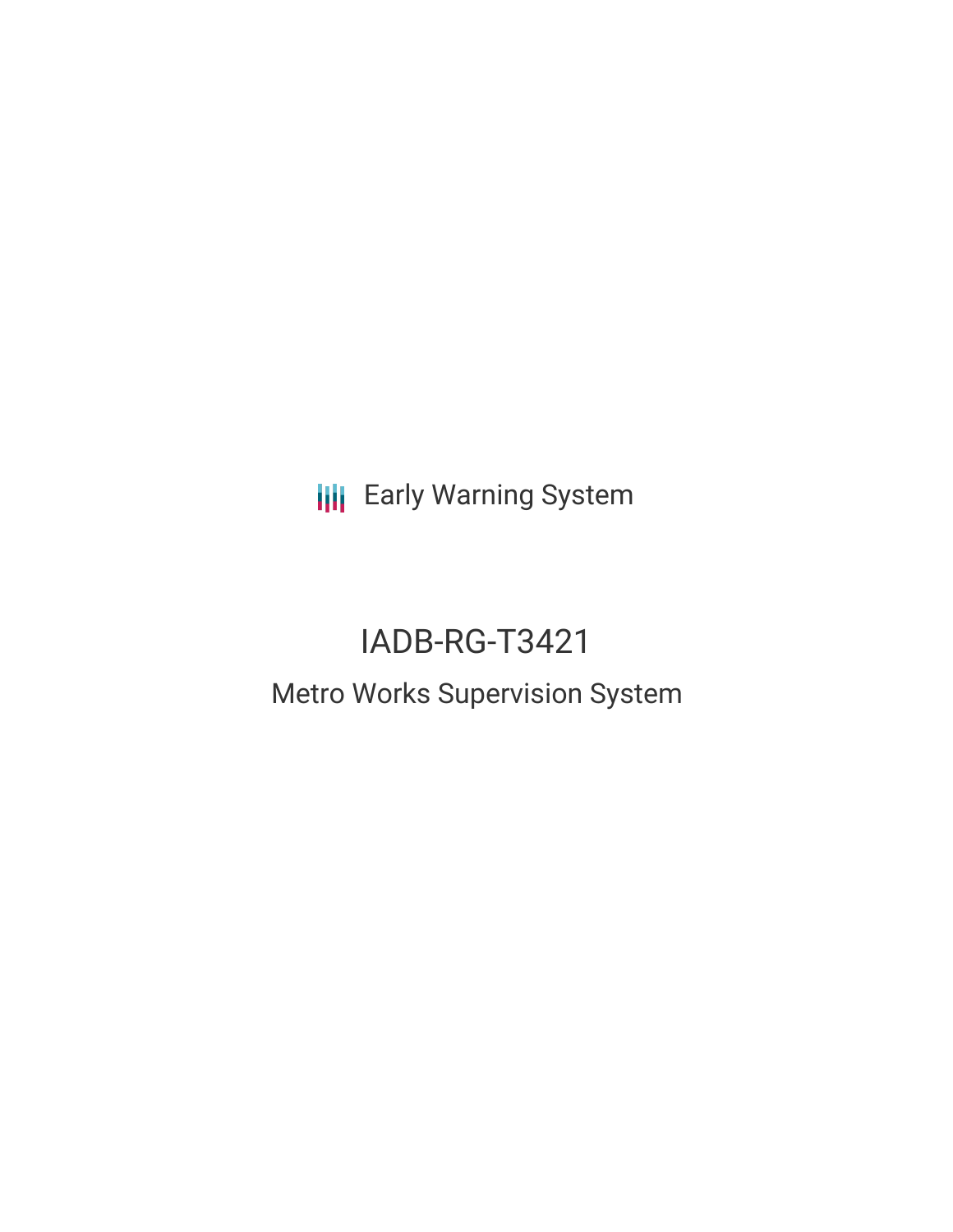

## **Quick Facts**

| <b>Financial Institutions</b>  | Inter-American Development Bank (IADB)           |
|--------------------------------|--------------------------------------------------|
| <b>Status</b>                  | Approved                                         |
| <b>Bank Risk Rating</b>        | ⌒<br>◡                                           |
| <b>Voting Date</b>             | 2019-10-08                                       |
| <b>Borrower</b>                | Regional                                         |
| <b>Sectors</b>                 | Infrastructure, Technical Cooperation, Transport |
| <b>Investment Type(s)</b>      | Grant                                            |
| <b>Investment Amount (USD)</b> | $$0.30$ million                                  |
| <b>Project Cost (USD)</b>      | $$0.30$ million                                  |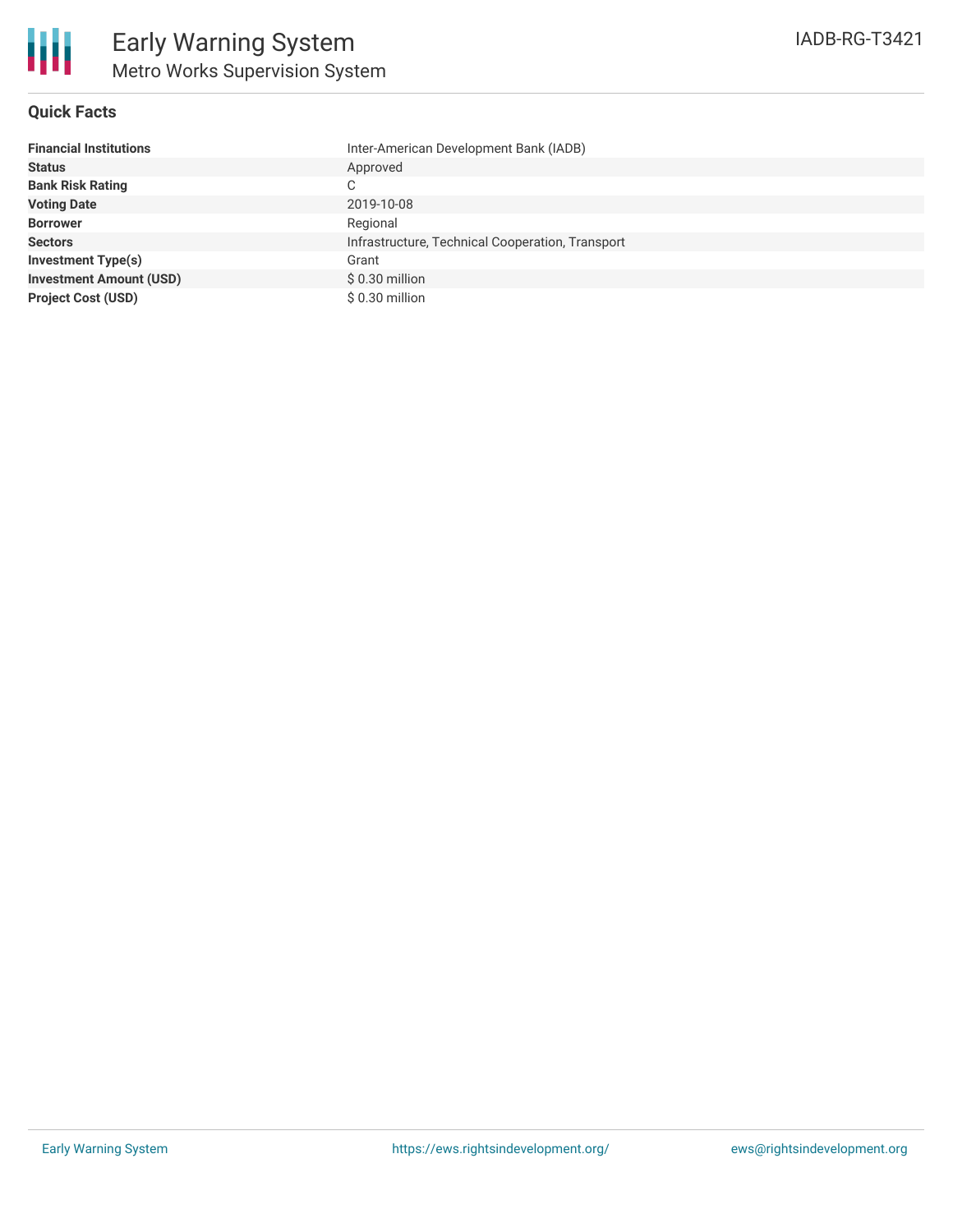

## **Project Description**

The objective of the TC is to support the process of planning and implementation of railway projects for mass urban transport systems in Latin America and the Caribbean, through knowledge and communication products.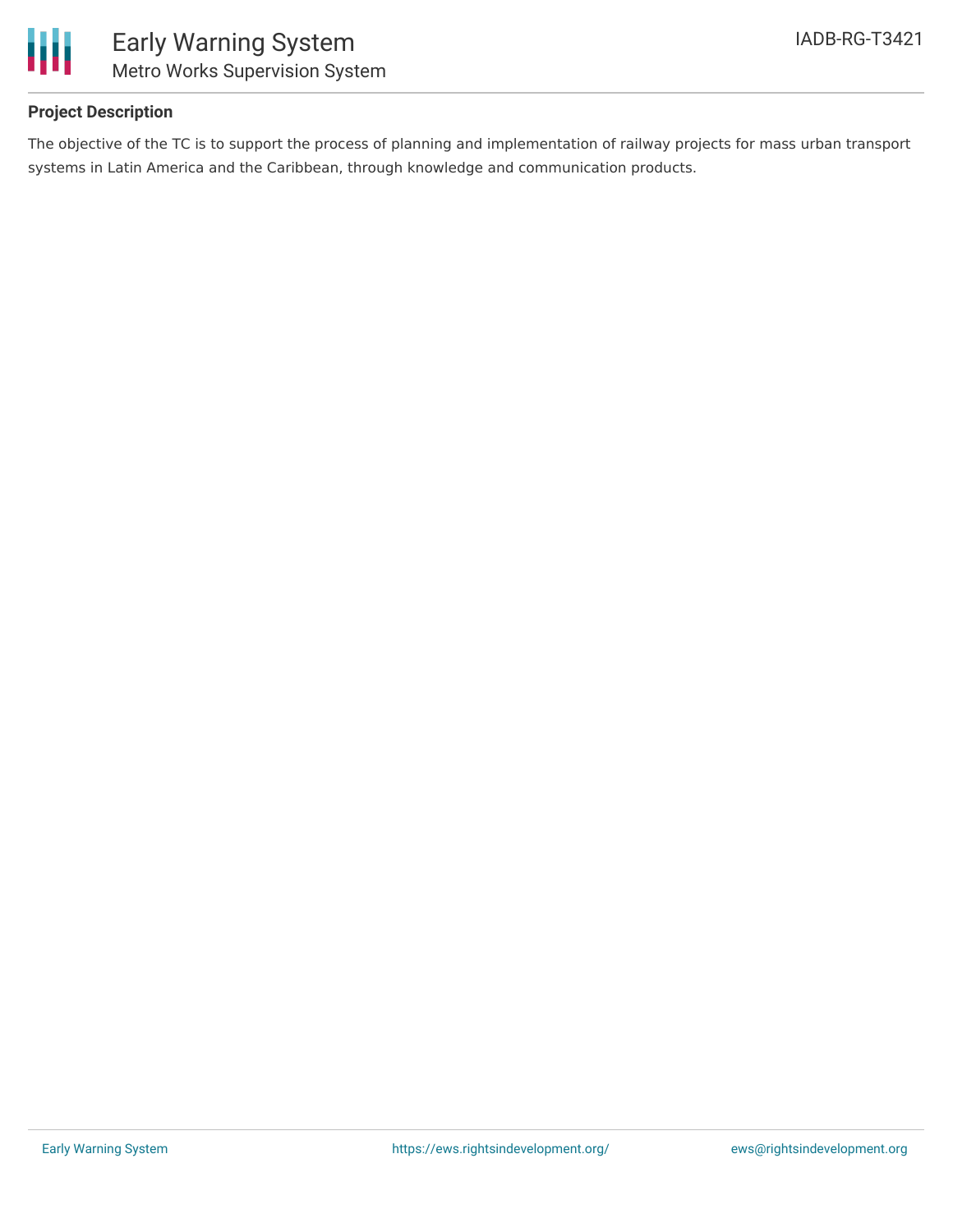

### **Investment Description**

• Inter-American Development Bank (IADB)

Ordinary Capital